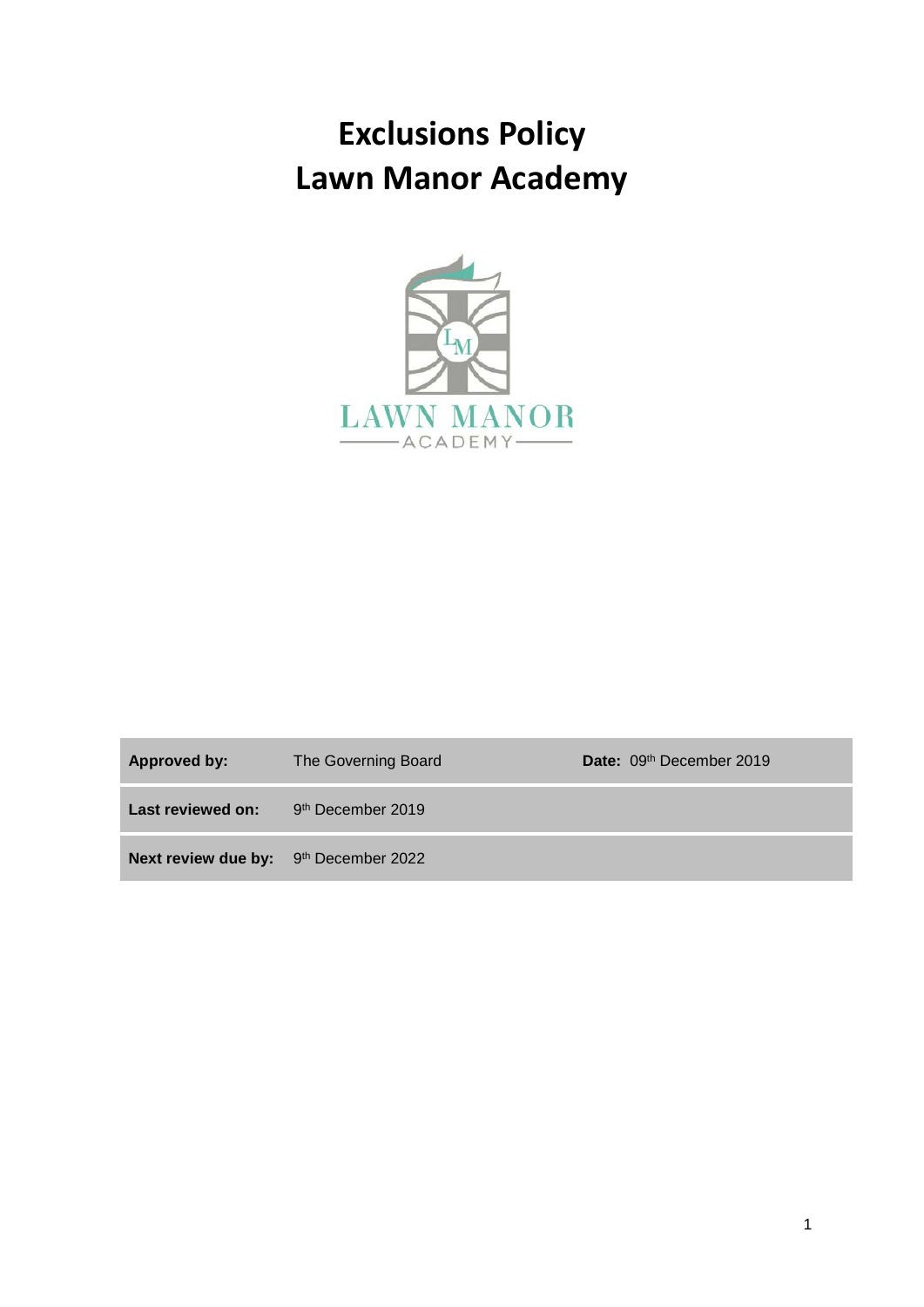# **1. Aims**

Our school aims to ensure that:

- The exclusions process is applied fairly and consistently
- The exclusions process is understood by governors, staff, parents and pupils
- Pupils in school are safe and happy
- Pupils do not become NEET (not in education, employment or training)

# **2. Legislation and statutory guidance**

This policy is based on statutory guidance from the Department for Education: [Exclusion from](https://www.gov.uk/government/publications/school-exclusion)  [maintained schools, academies and pupil referral units \(PRUs\) in England.](https://www.gov.uk/government/publications/school-exclusion)

It is based on the following legislation, which outline schools' powers to exclude pupils:

- Section 52 of the [Education Act 2002,](http://www.legislation.gov.uk/ukpga/2002/32/section/52) as amended by th[e Education Act 2011](http://www.legislation.gov.uk/ukpga/2011/21/contents/enacted)
- [The School Discipline \(Pupil Exclusions and Reviews\) \(England\) Regulations 2012](http://www.legislation.gov.uk/uksi/2012/1033/made)
- Sections 64-68 of the [School Standards and Framework Act 1998](http://www.legislation.gov.uk/ukpga/1998/31)

In addition, the policy is based on:

- Part 7, chapter 2 of the [Education and Inspections Act 2006,](http://www.legislation.gov.uk/ukpga/2006/40/part/7/chapter/2) which looks at parental responsibility for excluded pupils
- Section 579 of th[e Education Act 1996,](http://www.legislation.gov.uk/ukpga/1996/56/section/579) which defines 'school day'
- The Education (Provision of Full-Time Education for Excluded Pupils) (England) Regulations [2007,](http://www.legislation.gov.uk/uksi/2007/1870/contents/made) as amended b[y The Education \(Provision of Full-Time Education for Excluded Pupils\)](http://www.legislation.gov.uk/uksi/2014/3216/contents/made)  [\(England\) \(Amendment\) Regulations 2014](http://www.legislation.gov.uk/uksi/2014/3216/contents/made)

This policy complies with our funding agreement and articles of association.

# **3. The decision to exclude**

Only the Headteacher, or Acting Headteacher, can exclude a pupil from school. A Permanent Exclusion will be taken as a last resort.

A decision to exclude a pupil will be taken only:

- In response to serious or persistent breaches of the school's behaviour policy, **and**
- If allowing the pupil to remain in school would seriously harm the education or welfare of others \*

*\*a more definitive guide to the school's consequences leading to exclusion can be found in the Behaviour for Learning Policy. The policy also contains information regarding the school's position on searching pupils and investigating incidents.*

Before deciding whether to exclude a pupil, either permanently or for a fixed period, the Headteacher will:

- Consider all the relevant facts and evidence, including whether the incident(s) leading to the exclusion were provoked
- Allow the pupil to give their version of events
- Consider if the pupil has special educational needs (SEN). The School will make reasonable adjustments for managing behaviour which is related to a pupil's disability. Where exclusion needs to be considered, the School will ensure that a disabled pupil is able to present his or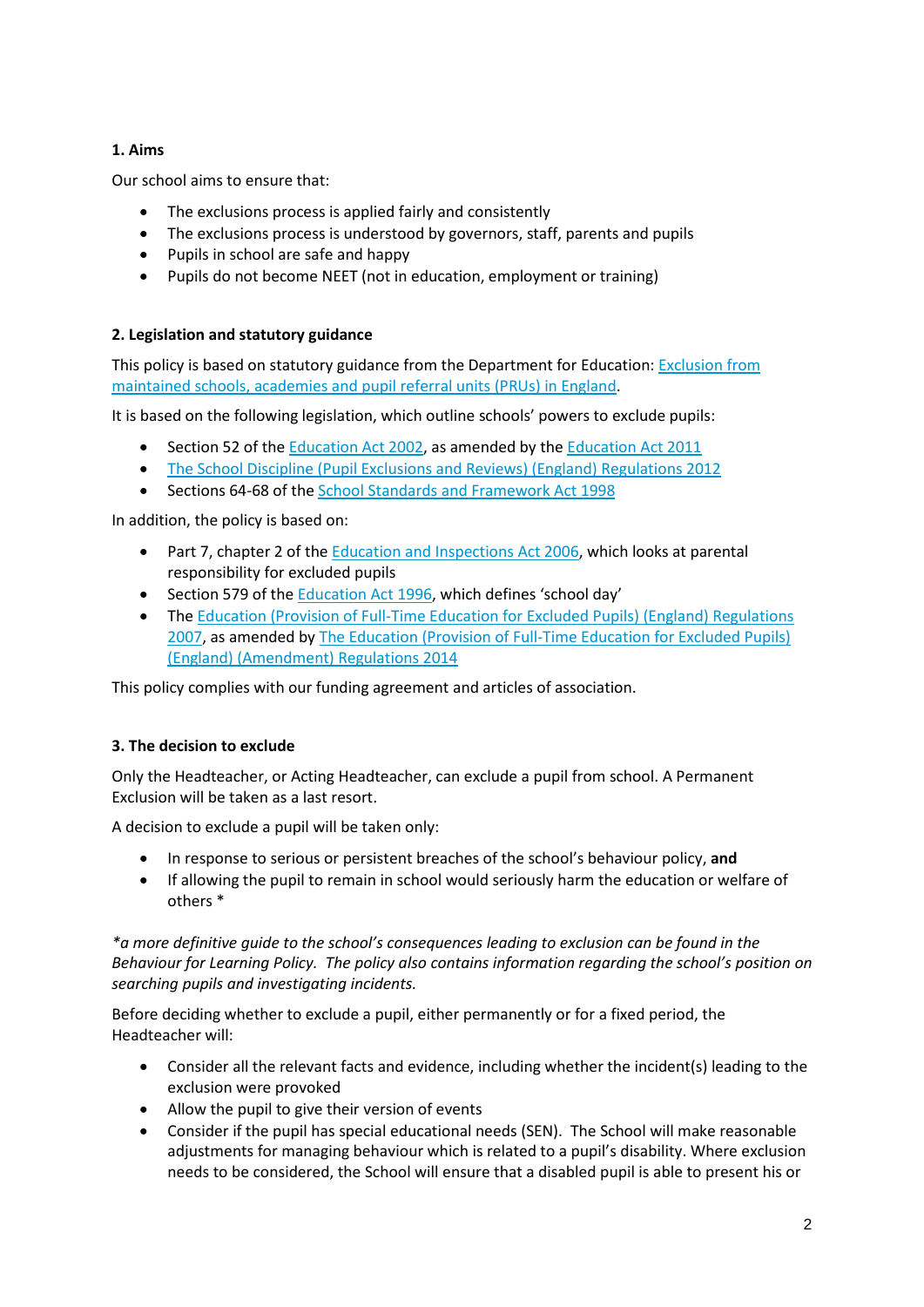her case fully where the disability might hinder this and that the review procedure is made accessible for parents.

The school may also consider further responses following an incident, such as a referral to Children's Social Care or the Police.

## **4. Definition**

For the purposes of exclusions, school day is defined as any day on which there is a school session. Therefore, INSET or staff training days do not count as a school day.

## **5. Roles and responsibilities**

### **5.1 The Headteacher**

## **Informing parents**

The Headteacher will immediately provide the following information, in writing, to the parents of an excluded pupil:

- The reason(s) for the exclusion
- The length of a fixed-term exclusion or, for a Permanent Exclusion, the fact that it is permanent
- Information about parents' right to make representations about the exclusion to the Local Governing Board and how the pupil may be involved in this
- Where there is a legal requirement for the governing board to meet to consider the reinstatement of a pupil, and that parents have a right to attend a meeting, be represented at a meeting (at their own expense) and to bring a friend

The Headteacher will also notify parents by the end of the afternoon session on the day their child is excluded that for the first 5 school days of an exclusion, or until the start date of any alternative provision where this is earlier, parents are legally required to ensure that their child is not present in a public place during school hours without a good reason. Parents may be given a Fixed Penalty Notice or prosecuted if they fail to do this.

If alternative provision is being arranged, the following information will be included when notifying parents of an exclusion:

- The start date for any provision of full-time education that has been arranged
- The start and finish times of any such provision, including the times for morning and afternoon sessions, where relevant
- The address at which the provision will take place
- Any information required by the pupil to identify the person they should report to on the first day

Where this information on alternative provision is not reasonably ascertainable by the end of the afternoon session, it may be provided in a subsequent notice, but it will be provided no later than 48 hours before the provision is due to start. The only exception to this is where alternative provision is to be provided before the sixth day of an exclusion, in which case the information can be provided with less than 48 hours' notice with parents' consent.

### **Informing the Local Governing Body and local authority**

The headteacher will immediately notify the Local Governing Body and the Local Authority (LA) of: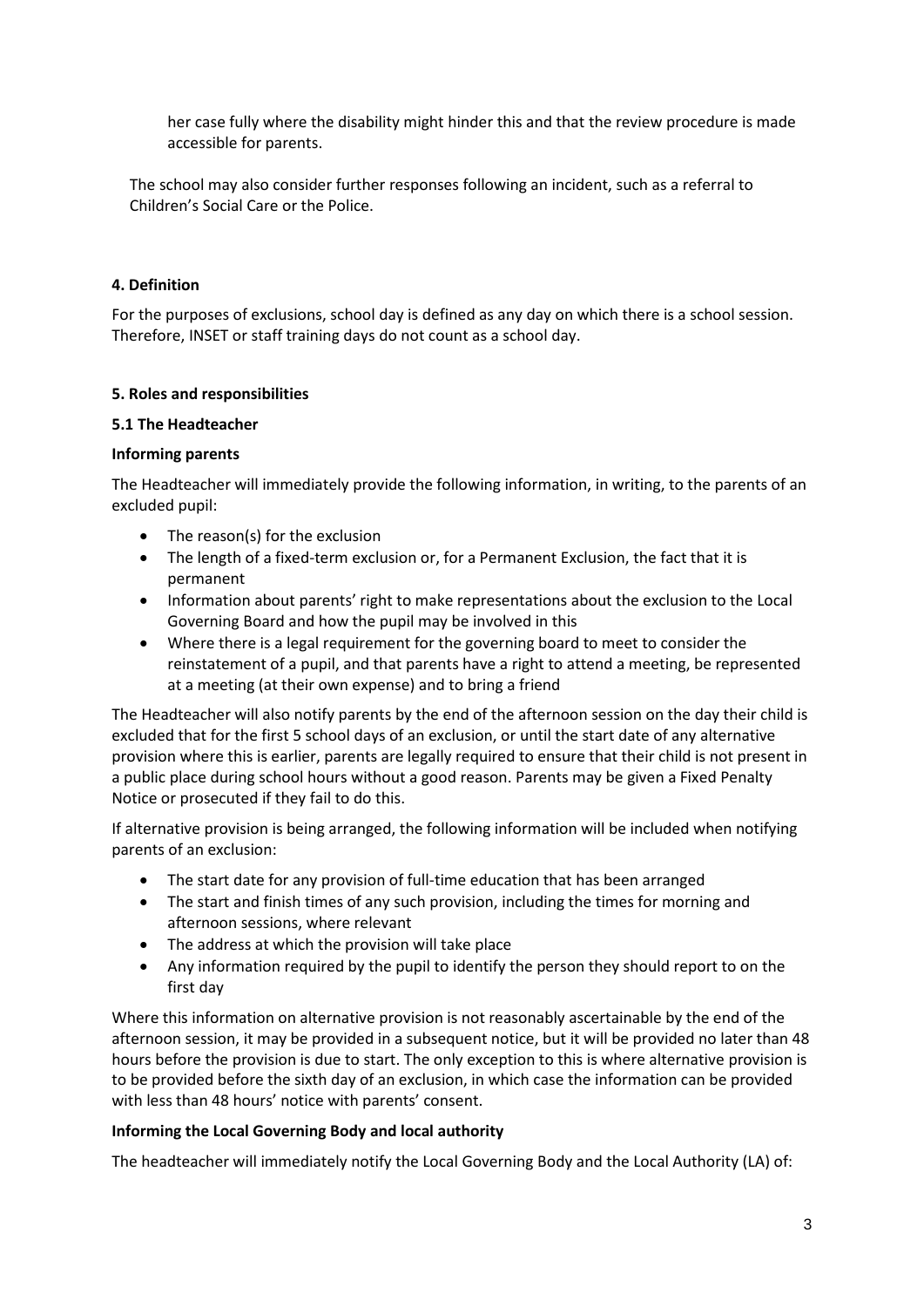- A Permanent Exclusion
- Exclusions which would result in the pupil being excluded for more than 5 school days (or more than 10 lunchtimes) in a term
- Exclusions which would result in the pupil missing a public examination

For a Permanent Exclusion, if the pupil lives outside the LA in which the school is located, the Headteacher will also immediately inform the pupil's 'home authority' of the exclusion and the reason(s) for it without delay.

For all other exclusions, the Headteacher will notify the governing board and LA once a term.

# **5.2 The Local Governing Body**

Responsibilities regarding exclusions is delegated to the Local Governing Body.

A representation comprising of three members from the Local Governing Body has a duty to consider the reinstatement of an excluded pupil (see section 6).

Within 14 days of receipt of a request, the Local Governing Board will provide the Secretary of State with information about any exclusions in the last 12 months.

For a fixed-period exclusion of more than 5 school days, Swindon Borough Council will arrange suitable full-time education for the pupil. This provision will begin no later than the sixth day of the exclusion. Provision does not have to be arranged for pupils in the final year of compulsory education who do not have any further public examinations to sit.

# **5.3 The LA**

For permanent exclusions, the LA is responsible for arranging suitable full-time education to begin no later than the sixth day of the exclusion.

# **6. Considering the reinstatement of a pupil**

The Local Governing Board will consider the reinstatement of an excluded pupil within 15 school days of receiving the notice of the exclusion if:

- The exclusion is permanent
- It is a fixed-term exclusion which would bring the pupil's total number of school days of exclusion to more than 15 in a term
- It would result in a pupil missing a public examination

If requested to do so by parents, the Local Governing Body will consider the reinstatement of an excluded pupil within 50 school days of receiving notice of the exclusion if the pupil would be excluded from school for more than 5 school days, but less than 15, in a single term.

Where an exclusion would result in a pupil missing a public examination, a sub-committee of the Local Governing Body will consider the reinstatement of the pupil before the date of the examination.

The Local Governing Body can either:

- Decline to reinstate the pupil, or
- Direct the reinstatement of the pupil immediately, or on a particular date

In reaching a decision, Local Governing Body will consider whether the exclusion was lawful, reasonable and procedurally fair and whether the Headteacher followed their legal duties. They will decide whether or not a fact is true *'on the balance of probabilities'*, which differs from the criminal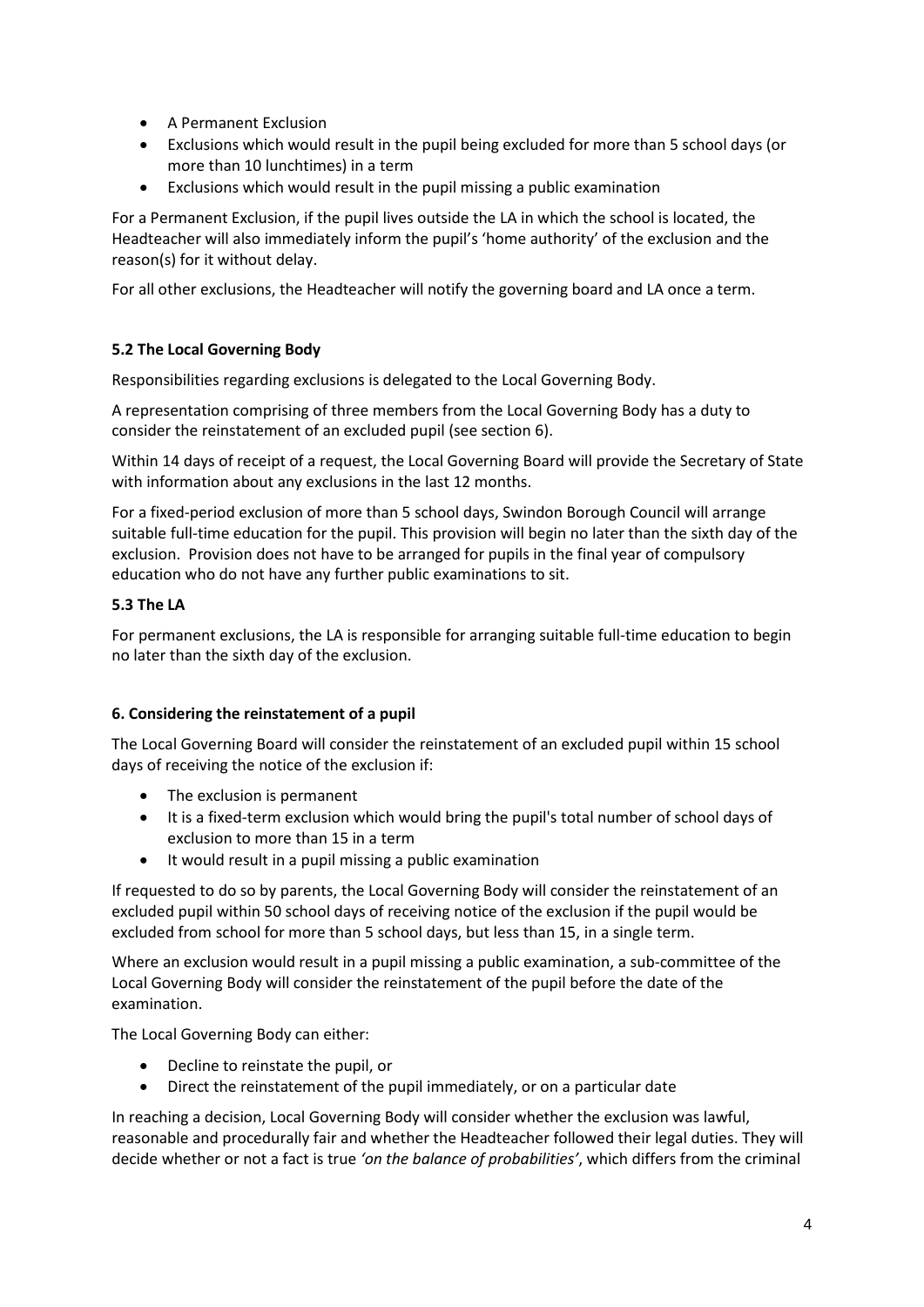standard of *'beyond reasonable doubt'*, as well as any evidence that was presented in relation to the decision to exclude.

Minutes will be taken of the meeting, and a record of evidence considered kept. The outcome will also be recorded on the pupil's educational record.

The Local Governing Body will notify, in writing, the Headteacher, parents and the LA of its decision, along with reasons for its decision, without delay.

Where an exclusion is permanent, the Local Governing Body's decision will also include the following:

- The fact that it is permanent
- Notice of parents' right to ask for the decision to be reviewed by an Independent Review Panel, and:
	- o The date by which an application for an independent review must be made
	- o The name and address to whom an application for a review should be submitted
	- o That any application should set out the grounds on which it is being made and that, where appropriate, reference to how the pupil's SEN are considered to be relevant to the exclusion
	- o That, regardless of whether the excluded pupil has recognised SEN, parents have a right to require the Royal Wootton Bassett Academy Trust (RWBAT) to appoint an SEN expert to attend the review
	- o Details of the role of the SEN expert and that there would be no cost to parents for this appointment
	- o That parents must make clear if they wish for an SEN expert to be appointed in any application for a review
	- o That parents may, at their own expense, appoint someone to make written and/or oral representations to the panel, and parents may also bring a friend to the review
- That if parents believe that the exclusion has occurred as a result of discrimination, they may make a claim under the Equality Act 2010 to the first-tier tribunal (special educational needs and disability), in the case of disability discrimination, or the county court, in the case of other forms of discrimination. A claim of discrimination made under these routes should be lodged within 6 months of the date on which the discrimination is alleged to have taken place

### **7. An independent review**

If parents apply for an independent review, RWBAT will arrange for an independent panel to review the decision of the governing board not to reinstate a permanently excluded pupil.

Applications for an independent review must be made within 15 school days of notice being given to the parents by the Local Governing Body of its decision to not reinstate a pupil.

A panel of 3 or 5 members will be constituted with representatives from each of the categories below. Where a 5-member panel is constituted, 2 members will come from the school governors category and 2 members will come from the headteacher category.

- A lay member to chair the panel who has not worked in any school in a paid capacity, disregarding any experience as a school governor or volunteer
- School governors who have served as a governor for at least 12 consecutive months in the last 5 years, provided they have not been teachers or headteachers during this time
- Headteachers or individuals who have been a headteacher within the last 5 years

A person may not serve as a member of a review panel if they: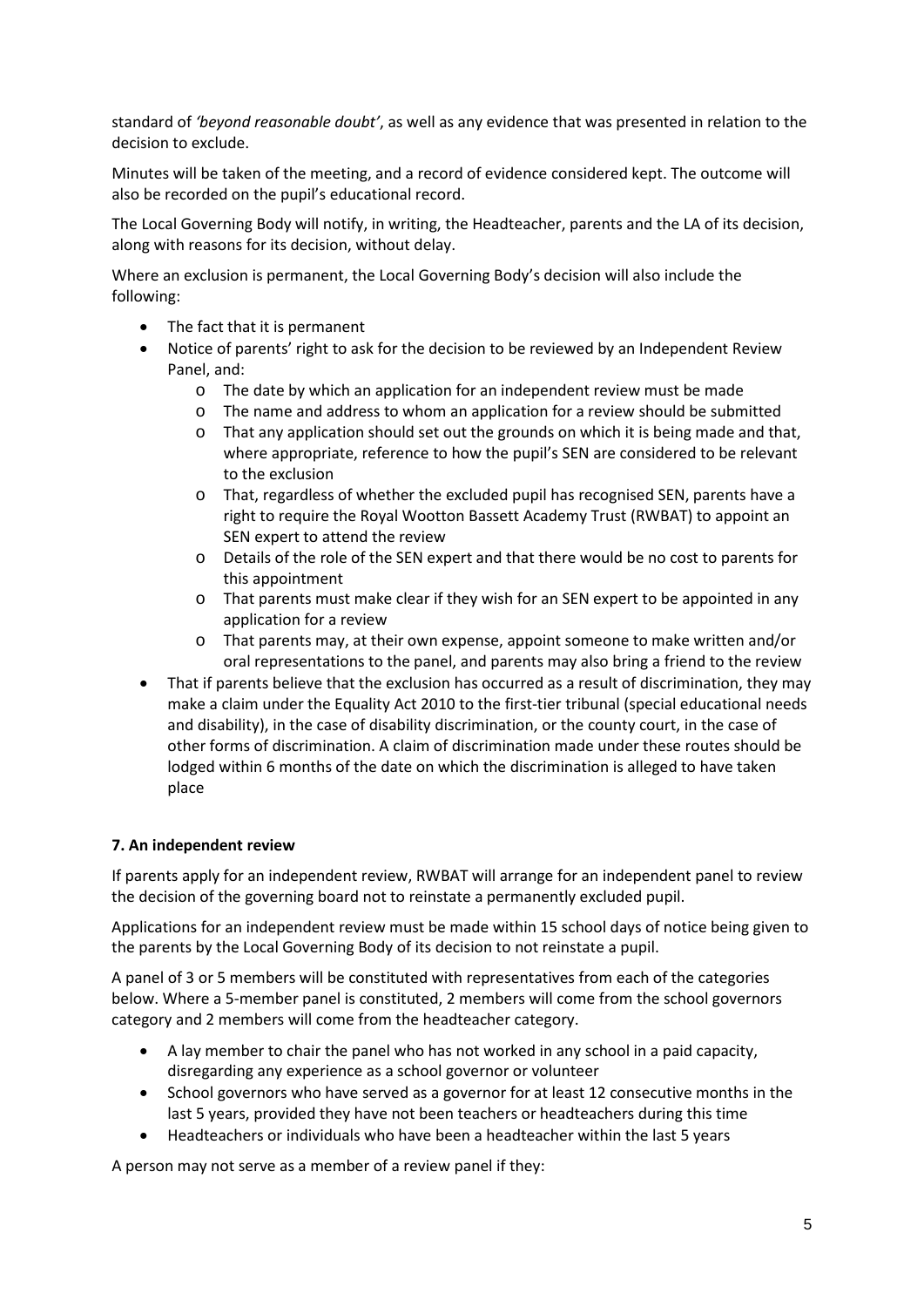- Are a member of the RWBAT, or governing board of the excluding school
- Are the Headteacher of the excluding school, or have held this position in the last 5 years
- Are an employee of the RWBAT, or the governing board, of the excluding school (unless they are employed as a headteacher at another school)
- Have, or at any time have had, any connection with the RWBAT, school, governing board, parents or pupil, or the incident leading to the exclusion, which might reasonably be taken to raise doubts about their impartially
- Have not had the required training within the last 2 years (see appendix 1 for what training must cover)

A clerk will be appointed to the panel.

The independent panel will decide one of the following:

- Uphold the governing board's decision
- Recommend that the governing board reconsiders reinstatement
- Quash the governing board's decision and direct that they reconsider reinstatement (only when the decision is judged to be flawed)

The panel's decision can be decided by a majority vote. In the case of a tied decision, the chair has the casting vote.

# **8. School registers**

A pupil's name will be removed from the school admissions register if:

- 15 school days have passed since the parents were notified of the exclusion panel's decision to not reinstate the pupil and no application has been made for an independent review panel, or
- The parents have stated in writing that they will not be applying for an independent review panel

Where an application for an independent review has been made, the governing board will wait until that review has concluded before removing a pupil's name from the register.

Where alternative provision has been made for an excluded pupil and they attend it, code B (education off-site) or code D (dual registration) will be used on the attendance register.

Where excluded pupils are not attending alternative provision, code E (absent) will be used.

### **9. Returning from a fixed-term exclusion**

Following a fixed-term exclusion, a re-integration meeting will be held involving the pupil, parents, a member of senior staff and other staff, where appropriate.

The following measures may be implemented when a pupil returns from a fixed-term exclusion:

- internal isolation
- putting a pupil on report
- agreeing a behaviour contract
- adjustment of curriculum or timetable
- additional targeted intervention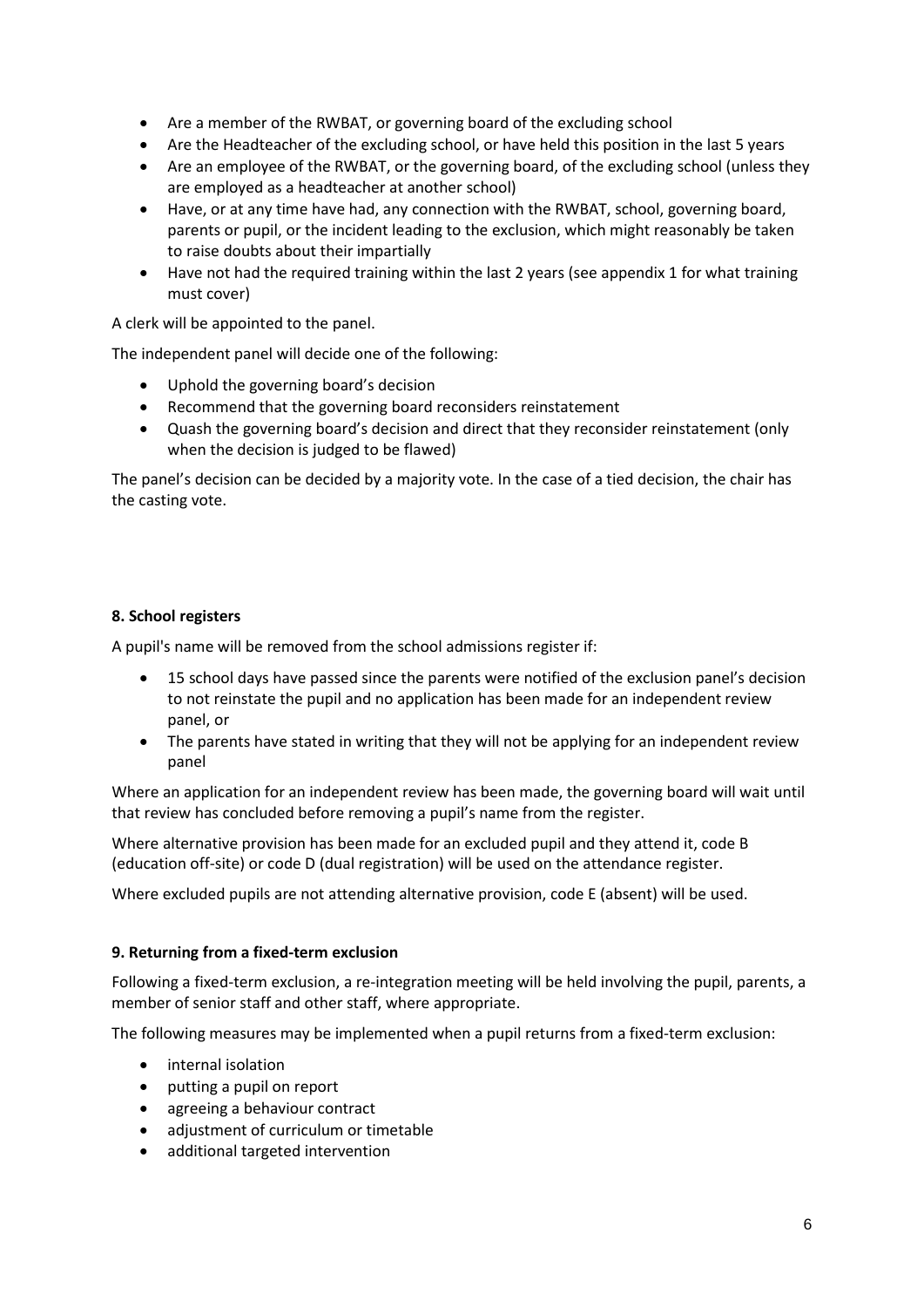## **10. Monitoring arrangements**

The Deputy Headteacher monitors the number of exclusions every term and reports back to the Headteacher and Local Governing Body. They also liaise with the local authority to ensure suitable full-time education for excluded pupils.

This policy will be reviewed by the Deputy Headteacher every 3 years. At every review, the policy will be shared with the Local Governing Body.

## **11. Links with other policies**

This exclusions policy is linked to our:

- Behaviour for Learning policy
- SEN policy and information report
- Child Protection & Safeguarding Policy
- Attendance Policy
- Child Looked After Policy
- Anti-bullying Policy